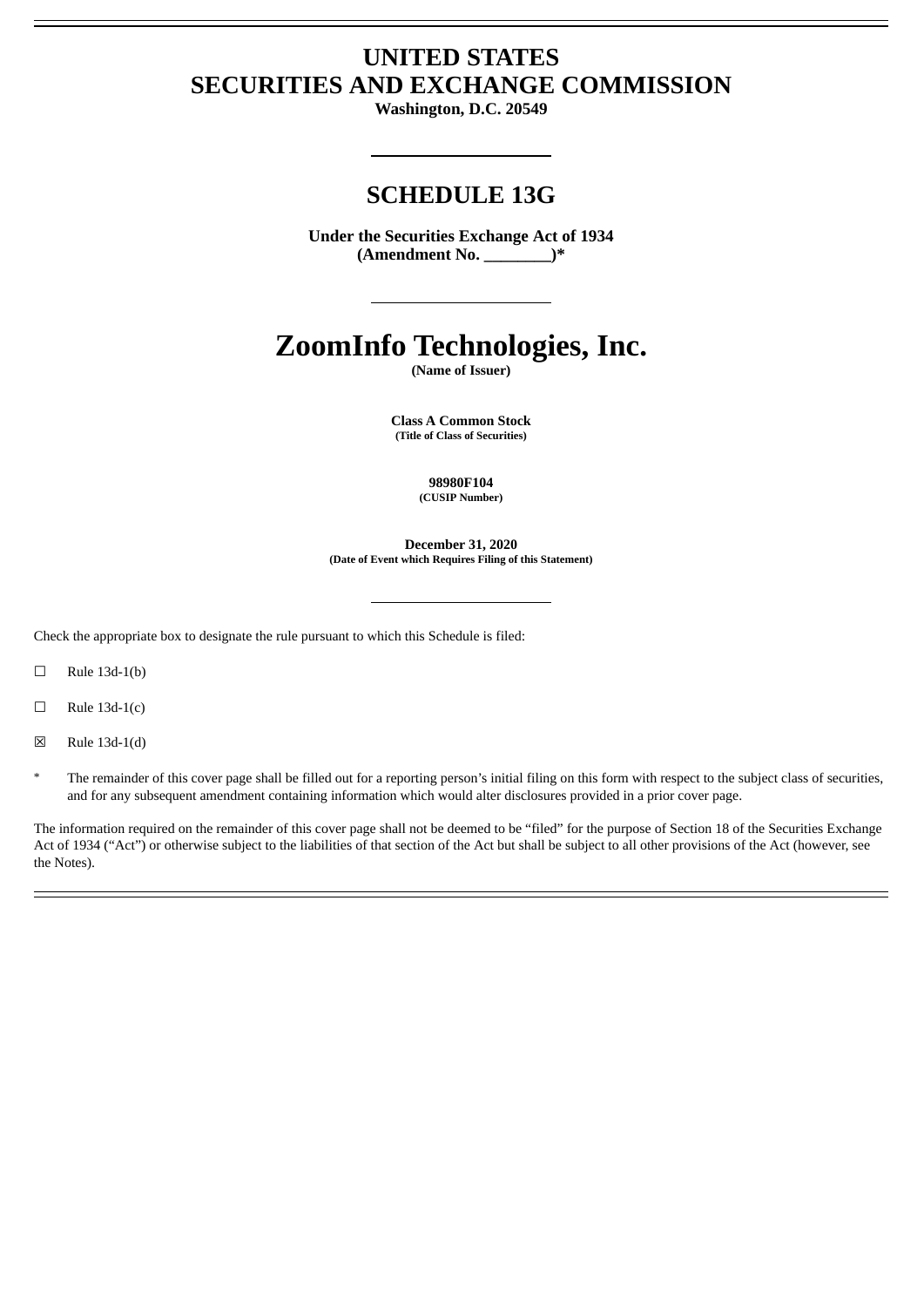| 1.                         |                                                              |                                             | <b>NAMES OF REPORTING PERSONS</b>                                                  |                         |  |  |  |
|----------------------------|--------------------------------------------------------------|---------------------------------------------|------------------------------------------------------------------------------------|-------------------------|--|--|--|
|                            |                                                              |                                             |                                                                                    |                         |  |  |  |
|                            | TA XI DO AIV, L.P.                                           |                                             |                                                                                    |                         |  |  |  |
|                            | TA XI DO AIV II, L.P.<br>TA XI DO Feeder, L.P.               |                                             |                                                                                    |                         |  |  |  |
|                            | TA Atlantic and Pacific VII-A, L.P.                          |                                             |                                                                                    |                         |  |  |  |
|                            | TA AP VII-B DO Subsidiary Partnership, L.P.                  |                                             |                                                                                    |                         |  |  |  |
|                            | TA Atlantic and Pacific VII-B, L.P.                          |                                             |                                                                                    |                         |  |  |  |
|                            | TA Investors IV, L.P.<br>TA SDF III DO AIV, L.P.             |                                             |                                                                                    |                         |  |  |  |
|                            | TA SDF III DO AIV II, L.P.                                   |                                             |                                                                                    |                         |  |  |  |
|                            | TA SDF III DO Feeder, L.P.                                   |                                             |                                                                                    |                         |  |  |  |
| 2.                         |                                                              |                                             | CHECK THE APPROPRIATE BOX IF A MEMBER OF A GROUP (see instructions)                |                         |  |  |  |
|                            | (a) $\Box$                                                   | $(b) \boxtimes$                             |                                                                                    |                         |  |  |  |
|                            |                                                              |                                             |                                                                                    |                         |  |  |  |
| 3.                         | <b>SEC USE ONLY</b>                                          |                                             |                                                                                    |                         |  |  |  |
| 4.                         |                                                              |                                             | CITIZENSHIP OR PLACE OF ORGANIZATION                                               |                         |  |  |  |
|                            |                                                              |                                             |                                                                                    |                         |  |  |  |
|                            | TA XI DO AIV, L.P.                                           |                                             |                                                                                    | Delaware                |  |  |  |
|                            | TA XI DO AIV II, L.P.                                        |                                             |                                                                                    | Delaware                |  |  |  |
|                            | TA XI DO Feeder, L.P.                                        |                                             |                                                                                    | Delaware                |  |  |  |
|                            |                                                              |                                             | TA Atlantic and Pacific VII-A, L.P.<br>TA AP VII-B DO Subsidiary Partnership, L.P. | Delaware                |  |  |  |
|                            |                                                              |                                             | TA Atlantic and Pacific VII-B, L.P.                                                | Delaware<br>Delaware    |  |  |  |
|                            | TA Investors IV, L.P.                                        |                                             |                                                                                    | Delaware                |  |  |  |
|                            | TA SDF III DO AIV, L.P.                                      |                                             |                                                                                    | Delaware                |  |  |  |
|                            | TA SDF III DO AIV II, L.P.                                   |                                             |                                                                                    | Delaware                |  |  |  |
|                            | TA SDF III DO Feeder, L.P.                                   |                                             |                                                                                    | Delaware                |  |  |  |
|                            |                                                              | 5.                                          | <b>SOLE VOTING POWER</b>                                                           |                         |  |  |  |
|                            |                                                              |                                             |                                                                                    |                         |  |  |  |
|                            |                                                              |                                             | TA XI DO AIV, L.P.<br>TA XI DO AIV II, L.P.                                        | 58,111,954              |  |  |  |
|                            |                                                              |                                             | TA XI DO Feeder, L.P.                                                              | 3,800,215<br>15,200,861 |  |  |  |
|                            |                                                              |                                             | TA Atlantic and Pacific VII-A, L.P.                                                | 10,035,881              |  |  |  |
|                            |                                                              |                                             | TA AP VII-B DO Subsidiary Partnership, L.P.                                        | 3,409,442               |  |  |  |
|                            |                                                              |                                             | TA Atlantic and Pacific VII-B, L.P.                                                | 13,637,768              |  |  |  |
|                            |                                                              |                                             | TA Investors IV, L.P.                                                              | 2,158,252               |  |  |  |
|                            |                                                              |                                             | TA SDF III DO AIV, L.P.                                                            | 1,500,182               |  |  |  |
|                            |                                                              |                                             | TA SDF III DO AIV II, L.P.<br>TA SDF III DO Feeder, L.P.                           | 71,662                  |  |  |  |
|                            | NUMBER OF                                                    | 6.                                          | <b>SHARED VOTING POWER</b>                                                         | 286,653                 |  |  |  |
|                            | <b>SHARES</b><br><b>BENEFICIALLY</b>                         |                                             |                                                                                    |                         |  |  |  |
|                            | <b>OWNED BY</b>                                              |                                             | None                                                                               |                         |  |  |  |
|                            | <b>EACH</b>                                                  | 7.                                          | SOLE DISPOSITIVE POWER                                                             |                         |  |  |  |
|                            | <b>REPORTING</b>                                             |                                             |                                                                                    |                         |  |  |  |
|                            | <b>PERSON</b>                                                |                                             | TA XI DO AIV, L.P.                                                                 | 58,111,954              |  |  |  |
|                            | <b>WITH</b>                                                  |                                             | TA XI DO AIV II, L.P.                                                              | 3,800,215               |  |  |  |
|                            |                                                              |                                             | TA XI DO Feeder, L.P.                                                              | 15,200,861              |  |  |  |
|                            |                                                              |                                             | TA Atlantic and Pacific VII-A, L.P.<br>TA AP VII-B DO Subsidiary Partnership, L.P. | 10,035,881              |  |  |  |
|                            |                                                              |                                             | TA Atlantic and Pacific VII-B, L.P.                                                | 3,409,442               |  |  |  |
|                            |                                                              |                                             | TA Investors IV, L.P.                                                              | 13,637,768<br>2,158,252 |  |  |  |
|                            |                                                              |                                             | TA SDF III DO AIV, L.P.                                                            | 1,500,182               |  |  |  |
|                            |                                                              |                                             | TA SDF III DO AIV II, L.P.                                                         | 71,662                  |  |  |  |
|                            |                                                              |                                             | TA SDF III DO Feeder, L.P.                                                         | 286,653                 |  |  |  |
|                            |                                                              | 8.                                          | SHARED DISPOSITIVE POWER                                                           |                         |  |  |  |
|                            |                                                              |                                             |                                                                                    |                         |  |  |  |
| 9.                         |                                                              |                                             | None<br>AGGREGATE AMOUNT BENEFICIALLY OWNED BY EACH REPORTING PERSON               |                         |  |  |  |
|                            |                                                              |                                             |                                                                                    |                         |  |  |  |
|                            | TA XI DO AIV, L.P.                                           |                                             |                                                                                    | 58,111,954              |  |  |  |
|                            | TA XI DO AIV II, L.P.                                        |                                             | 3,800,215                                                                          |                         |  |  |  |
|                            | TA XI DO Feeder, L.P.                                        | 15,200,861                                  |                                                                                    |                         |  |  |  |
|                            |                                                              |                                             | TA Atlantic and Pacific VII-A, L.P.                                                | 10,035,881              |  |  |  |
|                            |                                                              | TA AP VII-B DO Subsidiary Partnership, L.P. | 3,409,442                                                                          |                         |  |  |  |
|                            | TA Atlantic and Pacific VII-B, L.P.<br>TA Investors IV, L.P. | 13,637,768                                  |                                                                                    |                         |  |  |  |
|                            | TA SDF III DO AIV, L.P.                                      | 2,158,252<br>1,500,182                      |                                                                                    |                         |  |  |  |
| TA SDF III DO AIV II, L.P. |                                                              |                                             |                                                                                    |                         |  |  |  |
|                            | TA SDF III DO Feeder, L.P.                                   |                                             |                                                                                    |                         |  |  |  |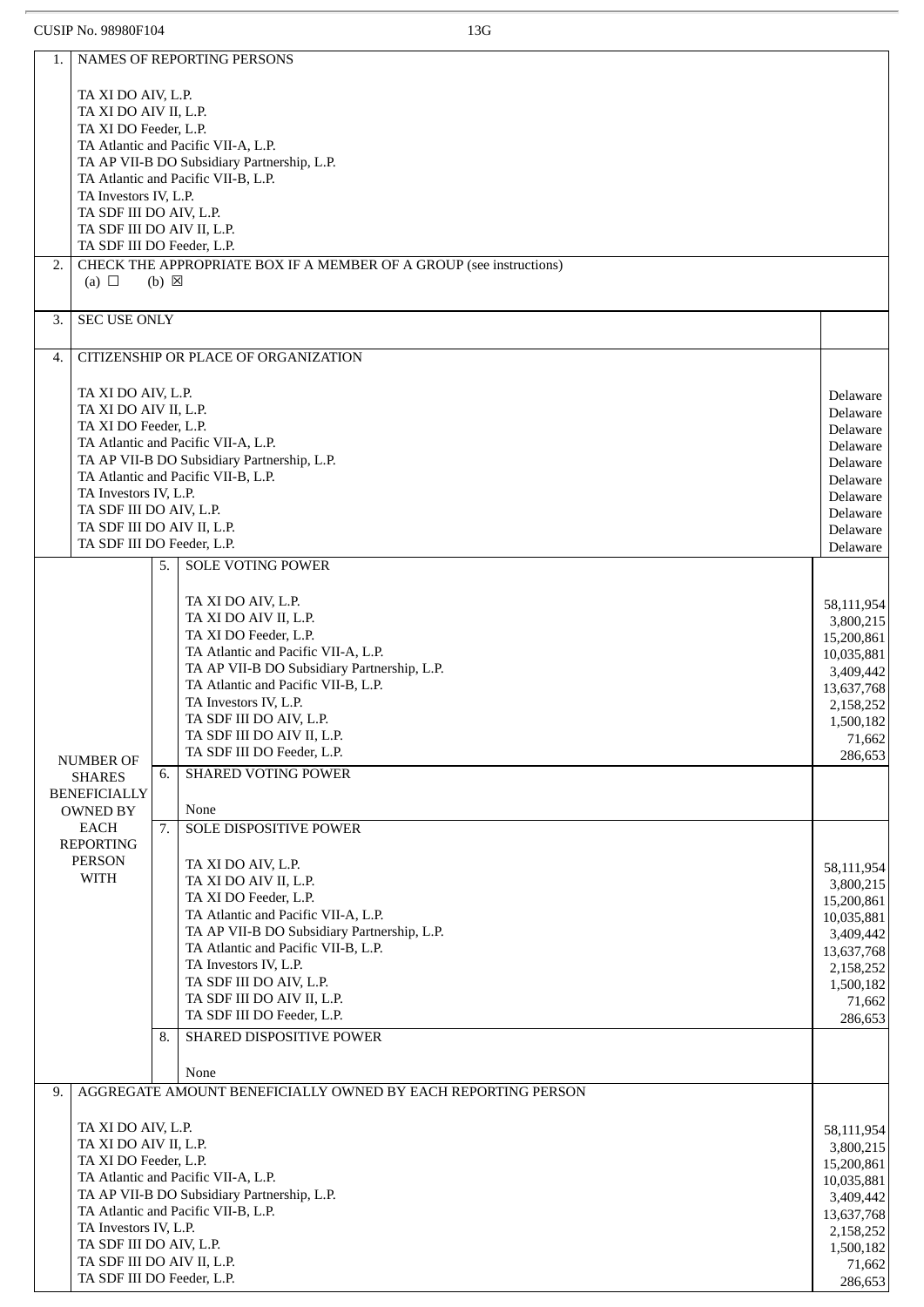| 10. | CHECK IF THE AGGREGATE AMOUNT IN ROW (9) EXCLUDES CERTAIN SHARES (see instructions) |          |  |
|-----|-------------------------------------------------------------------------------------|----------|--|
|     |                                                                                     |          |  |
|     | □                                                                                   |          |  |
| 11. | PERCENT OF CLASS REPRESENTED BY AMOUNT IN ROW (9)                                   |          |  |
|     |                                                                                     |          |  |
|     | TA XI DO AIV, L.P.                                                                  | 30.29%   |  |
|     | TA XI DO AIV II, L.P.                                                               | 1.98%    |  |
|     | TA XI DO Feeder, L.P.                                                               | 7.92%    |  |
|     | TA Atlantic and Pacific VII-A, L.P.                                                 | 5.23%    |  |
|     | TA AP VII-B DO Subsidiary Partnership, L.P.                                         | 1.78%    |  |
|     | TA Atlantic and Pacific VII-B, L.P.                                                 | 7.11%    |  |
|     | TA Investors IV, L.P.                                                               | 1.13%    |  |
|     | TA SDF III DO AIV, L.P.                                                             | $0.78\%$ |  |
|     | TA SDF III DO AIV II, L.P.                                                          | $0.04\%$ |  |
|     | TA SDF III DO Feeder, L.P.                                                          | 0.15%    |  |
| 12. | TYPE OF REPORTING PERSON (see instructions)                                         |          |  |
|     |                                                                                     |          |  |
|     | PN                                                                                  |          |  |
|     |                                                                                     |          |  |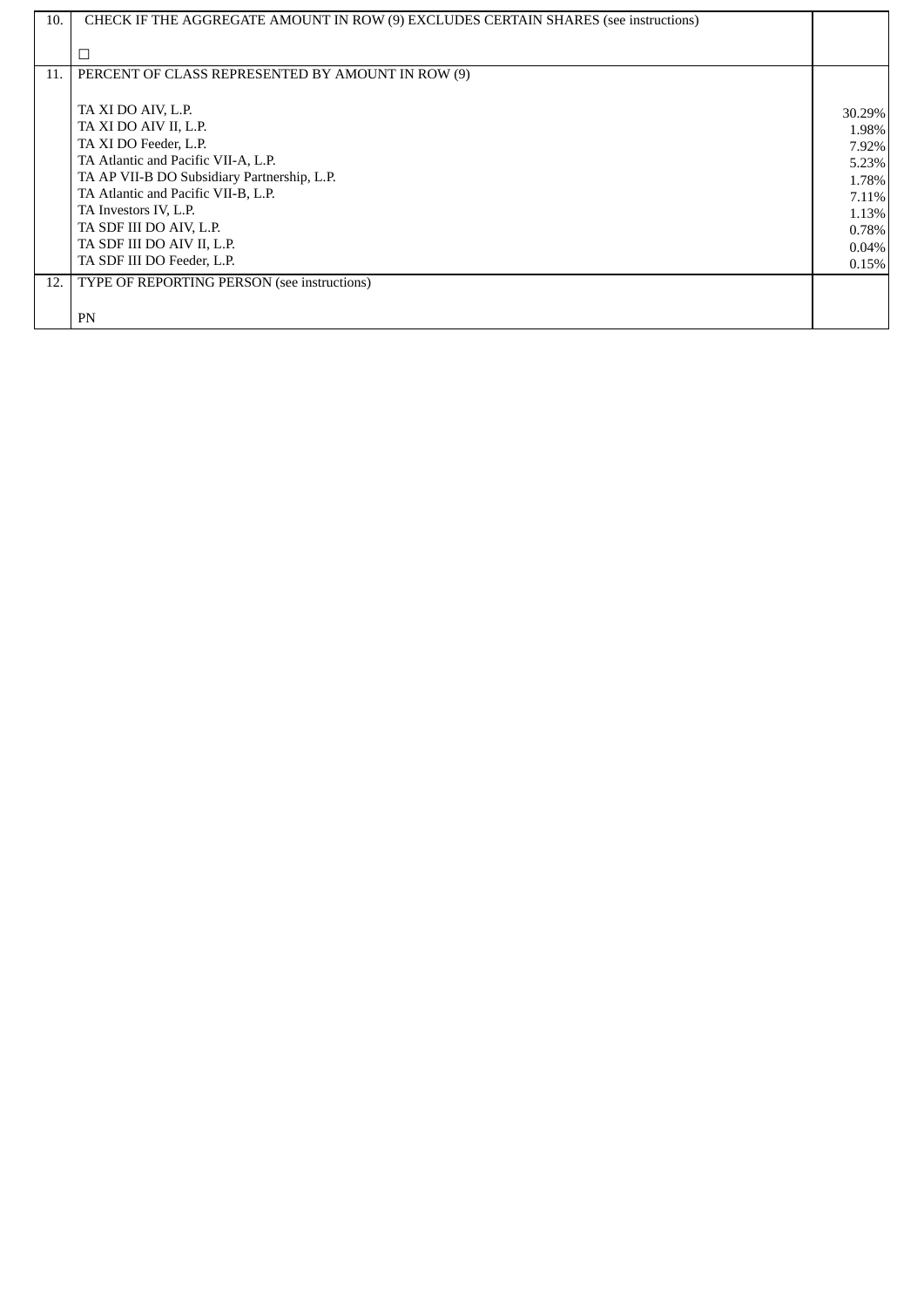### **Item 1.**

- (a) Name of Issuer ZoomInfo Technologies, Inc.
- (b) Address of Issuer's Principal Executive Offices 805 Broadway Street Suite 900 Vancouver WA 98660 United States of America

### **Item 2.**

- (a) Name of Person Filing TA XI DO AIV, L.P. TA XI DO AIV II, L.P. TA XI DO Feeder, L.P. TA Atlantic and Pacific VII-A, L.P. TA AP VII-B DO Subsidiary Partnership, L.P. TA Atlantic and Pacific VII-B, L.P. TA Investors IV, L.P. TA SDF III DO AIV, L.P. TA SDF III DO AIV II, L.P. TA SDF III DO Feeder, L.P.
- (b) Address of the Principal Office or, if none, Residence c/o TA Associates, L.P. 200 Clarendon Street, 56th Floor Boston, MA 02116
- (c) Citizenship Not Applicable
- (d) Title of Class of Securities Class A Common Stock
- (e) CUSIP Number 98980F104

### Item 3. If this statement is filed pursuant to §§240.13d-1(b) or 240.13d-2(b) or (c), check whether the person filing is a:

- (a)  $\Box$  Broker or dealer registered under section 15 of the Act (15 U.S.C. 780);
- (b)  $\Box$  Bank as defined in section 3(a)(6) of the Act (15 U.S.C. 78c);
- (c)  $\Box$  Insurance company as defined in section 3(a)(19) of the Act (15 U.S.C. 78c);
- (d)  $\Box$  Investment company registered under section 8 of the Investment Company Act of 1940 (15 U.S.C. 80a-8);
- (e)  $\Box$  An investment adviser in accordance with §240.13d-1(b)(1)(ii)(E);
- (f)  $\Box$  An employee benefit plan or endowment fund in accordance with §240.13d-1(b)(1)(ii)(F);
- (g)  $\Box$  A parent holding company or control person in accordance with §240.13d-1(b)(1)(ii)(G);
- (h)  $\Box$  A savings associations as defined in Section 3(b) of the Federal Deposit Insurance Act (12 U.S.C. 1813);
- (i) □ U.S.C. 80a-3); A church plan that is excluded from the definition of an investment company under section 3(c)(14) of the Investment Company Act of 1940 (15
- (j)  $\Box$  A non-U.S. institution in accordance with §240.13d-1(b)(1)(ii)(J);
- (k)  $\Box$  Group, in accordance with §240.13d-1(b)(1)(ii)(K).

Not Applicable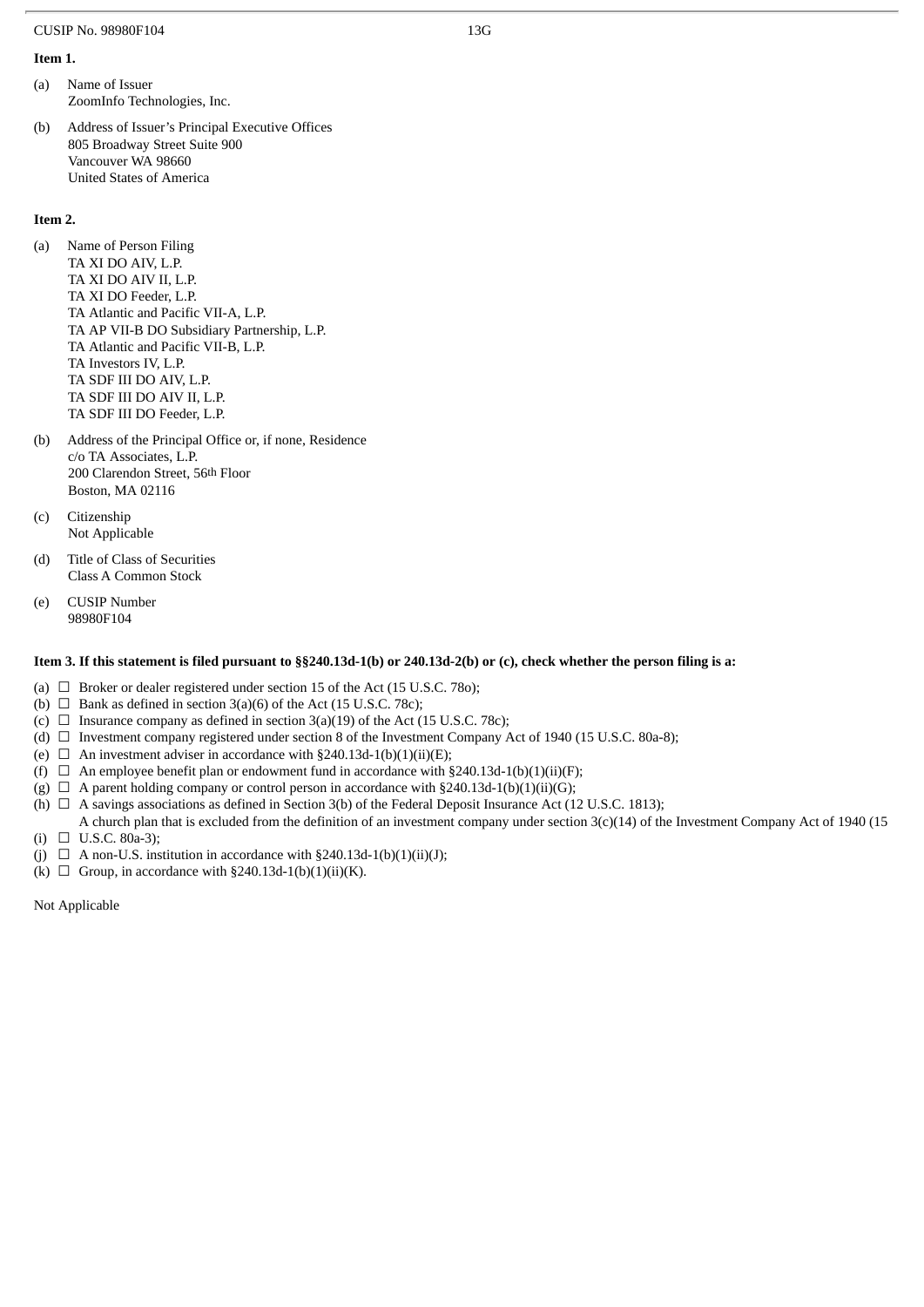### **Item 4. Ownership.**

Provide the following information regarding the aggregate number and percentage of the class of securities of the issuer identified in Item 1.

| (a)  | Amount beneficially owned:                                    |            |
|------|---------------------------------------------------------------|------------|
|      | TA XI DO AIV, L.P.                                            | 58,111,954 |
|      | TA XI DO AIV II, L.P.                                         | 3,800,215  |
|      | TA XI DO Feeder, L.P.                                         | 15,200,861 |
|      | TA Atlantic and Pacific VII-A, L.P.                           | 10,035,881 |
|      | TA AP VII-B DO Subsidiary Partnership, L.P.                   | 3,409,442  |
|      | TA Atlantic and Pacific VII-B, L.P.                           | 13,637,768 |
|      | TA Investors IV, L.P.                                         | 2,158,252  |
|      | TA SDF III DO AIV, L.P.                                       | 1,500,182  |
|      | TA SDF III DO AIV II, L.P.                                    | 71,662     |
|      | TA SDF III DO Feeder, L.P.                                    | 286,653    |
| (b)  | Percent of class:                                             |            |
|      | TA XI DO AIV, L.P.                                            | 30.29%     |
|      | TA XI DO AIV II, L.P.                                         | 1.98%      |
|      | TA XI DO Feeder, L.P.                                         | 7.92%      |
|      | TA Atlantic and Pacific VII-A, L.P.                           | 5.23%      |
|      | TA AP VII-B DO Subsidiary Partnership, L.P.                   | 1.78%      |
|      | TA Atlantic and Pacific VII-B, L.P.                           | 7.11%      |
|      | TA Investors IV, L.P.                                         | 1.13%      |
|      | TA SDF III DO AIV, L.P.                                       | 0.78%      |
|      | TA SDF III DO AIV II, L.P.                                    | 0.04%      |
|      | TA SDF III DO Feeder, L.P.                                    | 0.15%      |
|      | Number of shares as to which the person has:                  |            |
| (c)  | Sole power to vote or to direct the vote.                     |            |
| (i)  | TA XI DO AIV, L.P.                                            |            |
|      |                                                               | 58,111,954 |
|      | TA XI DO AIV II, L.P.<br>TA XI DO Feeder, L.P.                | 3,800,215  |
|      |                                                               | 15,200,861 |
|      | TA Atlantic and Pacific VII-A, L.P.                           | 10,035,881 |
|      | TA AP VII-B DO Subsidiary Partnership, L.P.                   | 3,409,442  |
|      | TA Atlantic and Pacific VII-B, L.P.                           | 13,637,768 |
|      | TA Investors IV, L.P.                                         | 2,158,252  |
|      | TA SDF III DO AIV, L.P.                                       | 1,500,182  |
|      | TA SDF III DO AIV II, L.P.                                    | 71,662     |
|      | TA SDF III DO Feeder, L.P.                                    | 286,653    |
| (ii) | Shared power to vote or to direct the vote.                   |            |
|      | None                                                          |            |
|      | (iii) Sole power to dispose or to direct the disposition of.  |            |
|      | TA XI DO AIV, L.P.                                            | 58,111,954 |
|      | TA XI DO AIV II, L.P.                                         | 3,800,215  |
|      | TA XI DO Feeder, L.P.                                         | 15,200,861 |
|      | TA Atlantic and Pacific VII-A, L.P.                           | 10,035,881 |
|      | TA AP VII-B DO Subsidiary Partnership, L.P.                   | 3,409,442  |
|      | TA Atlantic and Pacific VII-B, L.P.                           | 13,637,768 |
|      | TA Investors IV, L.P.                                         | 2,158,252  |
|      | TA SDF III DO AIV, L.P.                                       | 1,500,182  |
|      | TA SDF III DO AIV II, L.P.                                    | 71,662     |
|      | TA SDF III DO Feeder, L.P.                                    | 286,653    |
|      | (iv) Shared power to dispose or to direct the disposition of. |            |
|      | None                                                          |            |

### **Item 5. Ownership of Five Percent or Less of a Class.**

Not Applicable

### **Item 6. Ownership of More than Five Percent on Behalf of Another Person.**

Not Applicable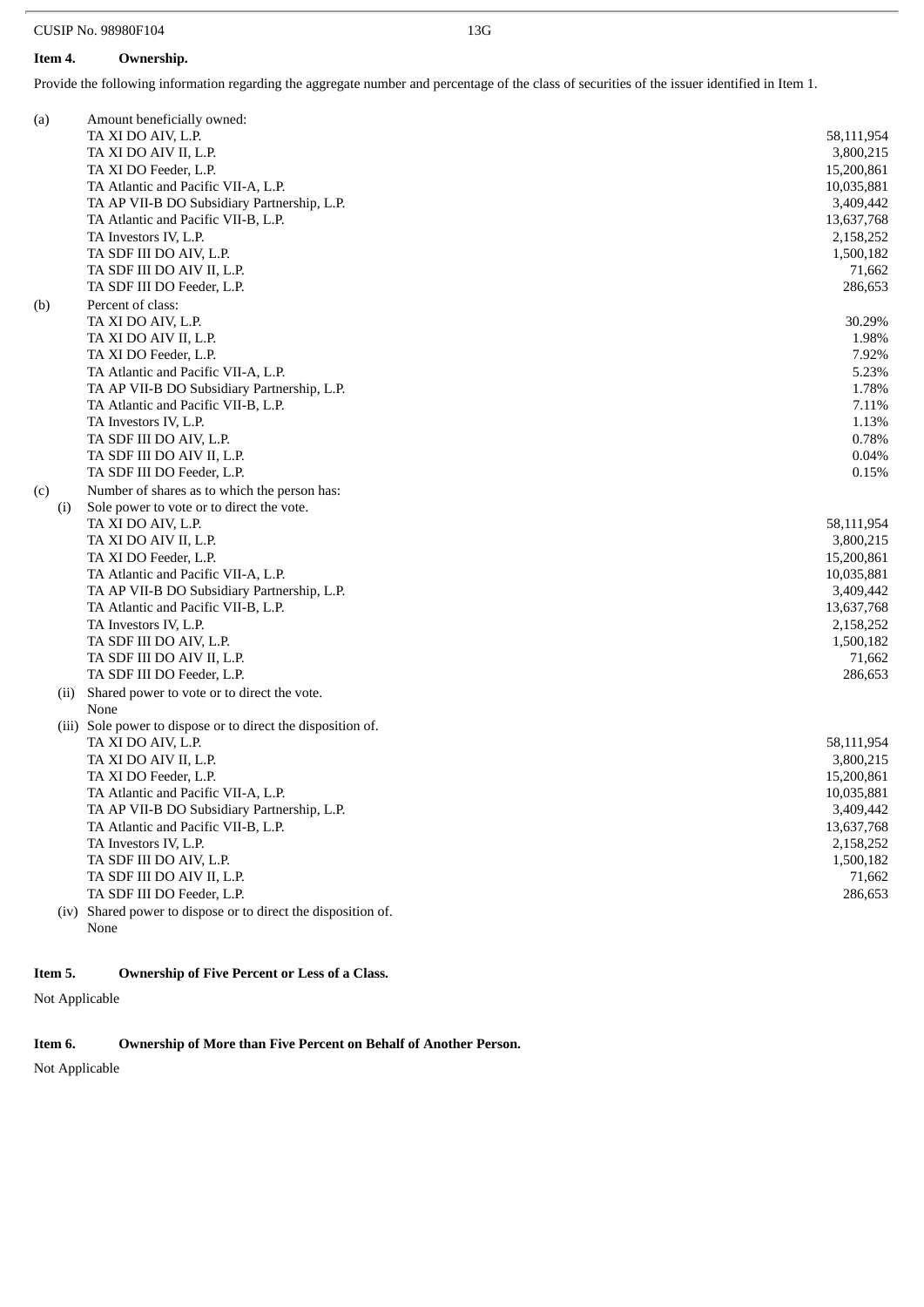### Item 7. Identification and Classification of the Subsidiary Which Acquired the Security Being Reported on By the Parent Holding **Company.**

Not Applicable

### **Item 8. Identification and Classification of Members of the Group.**

The Reporting Persons are a party to that certain (i) Stockholders Agreement (the "*Stockholders Agreement*") dated as of June 3, 2020, among ZoomInfo Technologies Inc. (the "*Issuer*"), the TA Stockholders (as defined therein), the Carlyle Stockholders (as defined therein) and the Founder Stockholders (as defined therein and which initially includes DO Holdings (WA), LLC, HSKB Funds, LLC, and HSKB Funds II, LLC) and (ii) the Irrevocable Proxy (the "*Irrevocable Proxy*") dated as of June 3, 2020, among the TA Stockholders, the Carlyle Stockholders, the Founder Stockholders and 22C (as defined therein, and together with the TA Stockholders, the Carlyle Stockholders and the Founder Stockholders, the "*Other Parties*").

By virtue of being a party to the Stockholders Agreement and the Proxy, each of the Reporting Persons on this Schedule 13G may be deemed to be members of a "group", as defined in Rule 13d-5 of the Securities Exchange Act of 1934, as amended, with the Other Parties. The parties to the Stockholders Agreement and the Irrevocable Proxy hold, in the aggregate, more than 50% of the voting power for the election of directors of the Issuer. The share ownership reported for the Reporting Persons do[es] not include any securities of the Issuer owned by the Other Parties, and each of the Reporting Persons disclaim beneficial ownership of the securities beneficially owned by the Other Parties.

### **Item 9. Notice of Dissolution of Group.**

Not Applicable

### **Item 10. Certification.**

Not Applicable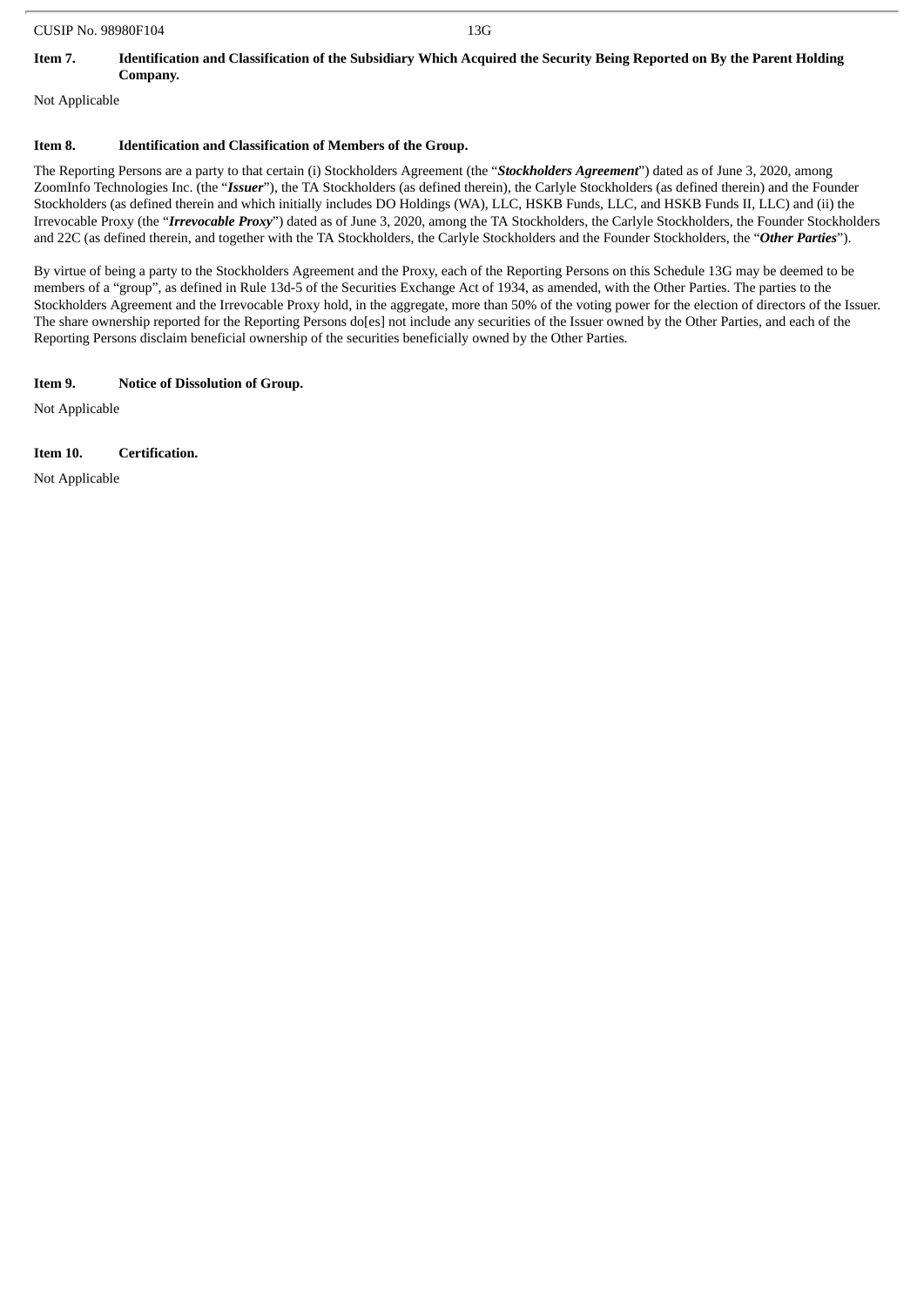### **Signature**

After reasonable inquiry and to the best of my knowledge and belief, I certify that the information set forth in this statement is true, complete and correct.

### **Agreement for Joint Filing**

TA XI DO AIV, L.P., TA XI DO AIV II, L.P., TA XI DO Feeder, L.P., TA Atlantic and Pacific VII-A, L.P., TA AP VII-B DO Subsidiary Partnership, L.P., TA Atlantic and Pacific VII-B, L.P., TA Investors IV, L.P., TA SDF III DO AIV, L.P., TA SDF III DO AIV II, L.P., and TA SDF III DO Feeder, L.P. hereby agree to submit a joint schedule 13G with the Securities and Exchange Commission concerning their beneficial ownership of ZoomInfo Technologies, Inc.

Dated: February 16, 2021

### **TA XI DO AIV, L.P.**

- By: TA Associates XI GP, L.P., its General Partner
- By: TA Associates, L.P., its General Partner
- By: /S/ Jeffrey C. Hadden Jeffrey C. Hadden, General Counsel

### **TA XI DO AIV II, L.P.**

- By: TA Associates XI GP, L.P., its General Partner
- By: TA Associates, L.P., its General Partner
- By: /S/ Jeffrey C. Hadden Jeffrey C. Hadden, General Counsel

### **TA XI DO Feeder, L.P.**

- By: TA Associates XI GP, L.P., its General Partner
- By: TA Associates, L.P., its General Partner
- By: /S/ Jeffrey C. Hadden Jeffrey C. Hadden, General Counsel

### **TA Atlantic and Pacific VII-A, L.P.**

- By: TA Associates AP VII GP, L.P., its General Partner
- By: TA Associates, L.P., its General Partner
- By: /S/ Jeffrey C. Hadden

Jeffrey C. Hadden, General Counsel

### **TA AP VII-B DO Subsidiary Partnership, L.P.**

- By: TA Associates AP VII GP, L.P., its General Partner
- By: TA Associates, L.P., its General Partner
- By: /S/ Jeffrey C. Hadden

Jeffrey C. Hadden, General Counsel

### **TA Atlantic and Pacific VII-B, L.P.**

- By: TA Associates AP VII GP, L.P., its General Partner
- By: TA Associates, L.P., its General Partner
- By: /S/ Jeffrey C. Hadden Jeffrey C. Hadden, General Counsel

### **TA Investors IV, L.P.**

- By: TA Associates, L.P., its General Partner
- By: /S/ Jeffrey C. Hadden
- Jeffrey C. Hadden, General Counsel

### **TA SDF III DO AIV, L.P.**

- By: TA Associates SDF III GP, L.P., its General Partner
- By: TA Associates, L.P., its General Partner
- By: /S/ Jeffrey C. Hadden

Jeffrey C. Hadden, General Counsel